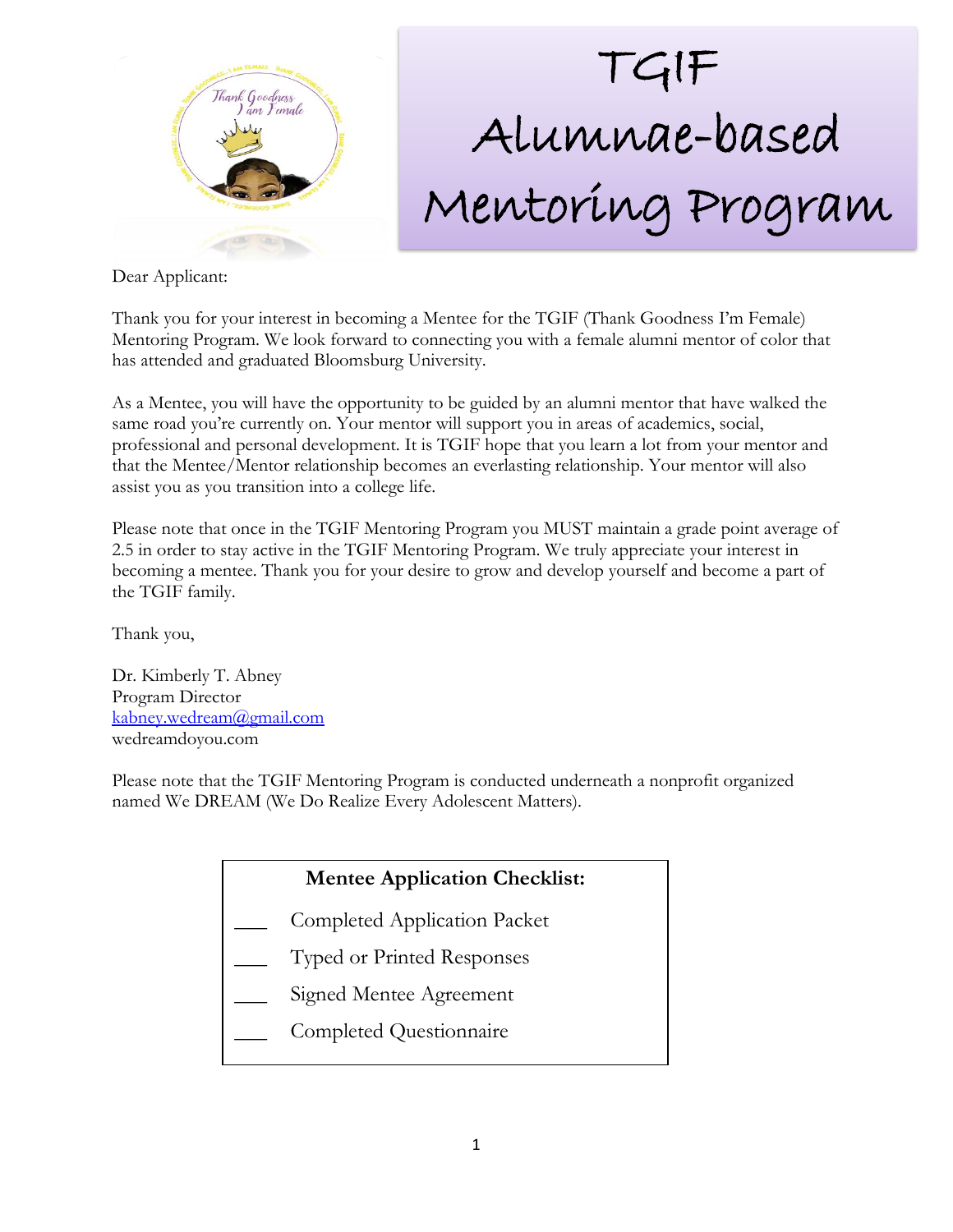

# TGIF Alumnae-based Mentoring Program

**Enrollment Application** 2020 Program Application

**Brief Program Requirements: Must be a female student of color, must resided in Pennsylvania, must have 60 credits or under, maintain a 2.5 GPA.** 

#### **Mentee Information:**

|    | <b>Emergency Contact Information:</b> |                        |                                                                                                                                                                              |  |
|----|---------------------------------------|------------------------|------------------------------------------------------------------------------------------------------------------------------------------------------------------------------|--|
|    |                                       |                        |                                                                                                                                                                              |  |
|    | Relationship to Applicant:            |                        |                                                                                                                                                                              |  |
|    |                                       |                        |                                                                                                                                                                              |  |
|    |                                       |                        |                                                                                                                                                                              |  |
|    |                                       |                        | Current Class Schedule (if unknown, please submit a copy via email to TGIF Academic<br>Coordinator Gwen Bell at <b>gbell</b> .wedream@gmail.com, after drop/add week is over |  |
|    |                                       | Course Name Days Times |                                                                                                                                                                              |  |
| 1. |                                       |                        |                                                                                                                                                                              |  |
| 2. |                                       |                        |                                                                                                                                                                              |  |
|    |                                       |                        |                                                                                                                                                                              |  |
| 3. |                                       |                        |                                                                                                                                                                              |  |
| 4. |                                       |                        |                                                                                                                                                                              |  |
| 5. |                                       |                        |                                                                                                                                                                              |  |
|    |                                       |                        | What is the best way for your mentor to contact you for the first time?                                                                                                      |  |

**\_\_\_ Email \_\_\_ Phone \_\_\_ Text \_\_\_ Other**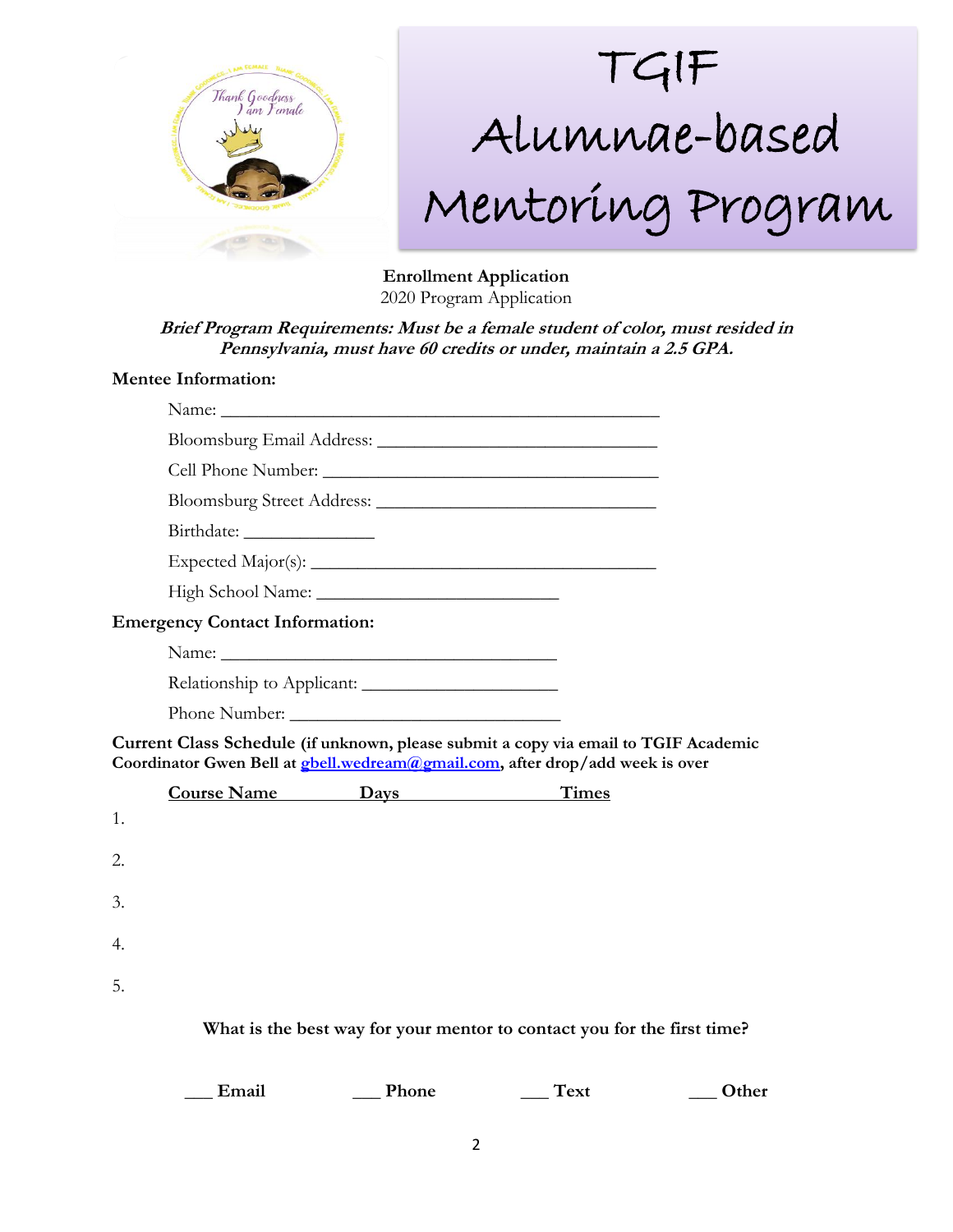

**Please briefly and to the best of your ability answer the following questions.** 

### **Remember – be yourself!**

1. What are the three biggest challenges that you think you will face when you begin your college life as a full-time student at Bloomsburg University? \_\_\_\_\_\_\_\_\_\_\_\_\_\_\_\_\_\_\_\_\_\_\_\_\_\_\_\_\_\_\_\_\_\_\_\_\_\_\_\_

\_\_\_\_\_\_\_\_\_\_\_\_\_\_\_\_\_\_\_\_\_\_\_\_\_\_\_\_\_\_\_\_\_\_\_\_\_\_\_\_\_\_\_\_\_\_\_\_\_\_\_\_\_\_\_\_\_\_\_\_\_\_\_\_\_\_\_\_\_\_\_\_\_\_\_\_\_\_ \_\_\_\_\_\_\_\_\_\_\_\_\_\_\_\_\_\_\_\_\_\_\_\_\_\_\_\_\_\_\_\_\_\_\_\_\_\_\_\_\_\_\_\_\_\_\_\_\_\_\_\_\_\_\_\_\_\_\_\_\_\_\_\_\_\_\_\_\_\_\_\_\_\_\_\_\_\_ \_\_\_\_\_\_\_\_\_\_\_\_\_\_\_\_\_\_\_\_\_\_\_\_\_\_\_\_\_\_\_\_\_\_\_\_\_\_\_\_\_\_\_\_\_\_\_\_\_\_\_\_\_\_\_\_\_\_\_\_\_\_\_\_\_\_\_\_\_\_\_\_\_\_\_\_\_\_

2. Please describe your ideal Mentor. What are you looking for in a Mentor? (Examples: choosing a major, a good active listener, help with classes, getting acquainted with Bloomsburg, a bond, sisterhood, advice, energetic, experienced, etc.). \_\_\_\_\_\_\_\_\_\_\_\_\_\_\_\_\_\_\_\_\_\_\_\_\_\_\_\_\_\_\_\_\_\_\_\_\_\_\_\_

\_\_\_\_\_\_\_\_\_\_\_\_\_\_\_\_\_\_\_\_\_\_\_\_\_\_\_\_\_\_\_\_\_\_\_\_\_\_\_\_\_\_\_\_\_\_\_\_\_\_\_\_\_\_\_\_\_\_\_\_\_\_\_\_\_\_\_\_\_\_\_\_\_\_\_\_\_\_

\_\_\_\_\_\_\_\_\_\_\_\_\_\_\_\_\_\_\_\_\_\_\_\_\_\_\_\_\_\_\_\_\_\_\_\_\_\_\_\_\_\_\_\_\_\_\_\_\_\_\_\_\_\_\_\_\_\_\_\_\_\_\_\_\_\_\_\_\_\_\_\_\_\_\_\_\_\_

\_\_\_\_\_\_\_\_\_\_\_\_\_\_\_\_\_\_\_\_\_\_\_\_\_\_\_\_\_\_\_\_\_\_\_\_\_\_\_\_\_\_\_\_\_\_\_\_\_\_\_\_\_\_\_\_\_\_\_\_\_\_\_\_\_\_\_\_\_\_\_\_\_\_\_\_\_\_

\_\_\_\_\_\_\_\_\_\_\_\_\_\_\_\_\_\_\_\_\_\_\_\_\_\_\_\_\_\_\_\_\_\_\_\_\_\_\_\_\_\_\_\_\_\_\_\_\_\_\_\_\_\_\_\_\_\_\_\_\_\_\_\_\_\_\_\_\_\_\_\_\_\_\_\_\_\_

\_\_\_\_\_\_\_\_\_\_\_\_\_\_\_\_\_\_\_\_\_\_\_\_\_\_\_\_\_\_\_\_\_\_\_\_\_\_\_\_\_\_\_\_\_\_\_\_\_\_\_\_\_\_\_\_\_\_\_\_\_\_\_\_\_\_\_\_\_\_\_\_\_\_\_\_\_\_

\_\_\_\_\_\_\_\_\_\_\_\_\_\_\_\_\_\_\_\_\_\_\_\_\_\_\_\_\_\_\_\_\_\_\_\_\_\_\_\_\_\_\_\_\_\_\_\_\_\_\_\_\_\_\_\_\_\_\_\_\_\_\_\_\_\_\_\_\_\_\_\_\_\_\_\_\_\_

\_\_\_\_\_\_\_\_\_\_\_\_\_\_\_\_\_\_\_\_\_\_\_\_\_\_\_\_\_\_\_\_\_\_\_\_\_\_\_\_\_\_\_\_\_\_\_\_\_\_\_\_\_\_\_\_\_\_\_\_\_\_\_\_\_\_\_\_\_\_\_\_\_\_\_\_\_\_

\_\_\_\_\_\_\_\_\_\_\_\_\_\_\_\_\_\_\_\_\_\_\_\_\_\_\_\_\_\_\_\_\_\_\_\_\_\_\_\_\_\_\_\_\_\_\_\_\_\_\_\_\_\_\_\_\_\_\_\_\_\_\_\_\_\_\_\_\_\_\_\_\_\_\_\_\_\_

\_\_\_\_\_\_\_\_\_\_\_\_\_\_\_\_\_\_\_\_\_\_\_\_\_\_\_\_\_\_\_\_\_\_\_\_\_\_\_\_\_\_\_\_\_\_\_\_\_\_\_\_\_\_\_\_\_\_\_\_\_\_\_\_\_\_\_\_\_\_\_\_\_\_\_\_\_\_

\_\_\_\_\_\_\_\_\_\_\_\_\_\_\_\_\_\_\_\_\_\_\_\_\_\_\_\_\_\_\_\_\_\_\_\_\_\_\_\_\_\_\_\_\_\_\_\_\_\_\_\_\_\_\_\_\_\_\_\_\_\_\_\_\_\_\_\_\_\_\_\_\_\_\_\_\_\_

\_\_\_\_\_\_\_\_\_\_\_\_\_\_\_\_\_\_\_\_\_\_\_\_\_\_\_\_\_\_\_\_\_\_\_\_\_\_\_\_\_\_\_\_\_\_\_\_\_\_\_\_\_\_\_\_\_\_\_\_\_\_\_\_\_\_\_\_\_\_\_\_\_\_\_\_\_\_

\_\_\_\_\_\_\_\_\_\_\_\_\_\_\_\_\_\_\_\_\_\_\_\_\_\_\_\_\_\_\_\_\_\_\_\_\_\_\_\_\_\_\_\_\_\_\_\_\_\_\_\_\_\_\_\_\_\_\_\_\_\_\_\_\_\_\_\_\_\_\_\_\_\_\_\_\_\_

\_\_\_\_\_\_\_\_\_\_\_\_\_\_\_\_\_\_\_\_\_\_\_\_\_\_\_\_\_\_\_\_\_\_\_\_\_\_\_\_\_\_\_\_\_\_\_\_\_\_\_\_\_\_\_\_\_\_\_\_\_\_\_\_\_\_\_\_\_\_\_\_\_\_\_\_\_\_

3. What do you hope to gain from your mentee experience? List three things you would like your mentor to provide. \_\_\_\_\_\_\_\_\_\_\_\_\_\_\_\_\_\_\_\_\_\_\_\_\_\_\_\_\_\_\_\_\_\_\_\_\_\_\_\_\_\_\_\_\_\_\_\_\_\_\_\_\_\_\_\_\_\_\_\_\_\_

4. What are three words that would best describe you? \_\_\_\_\_\_\_\_\_\_\_\_\_\_\_\_\_\_\_\_\_\_\_\_\_\_\_

5. Is there anything else you would like us to know about you that will help us make a good match?